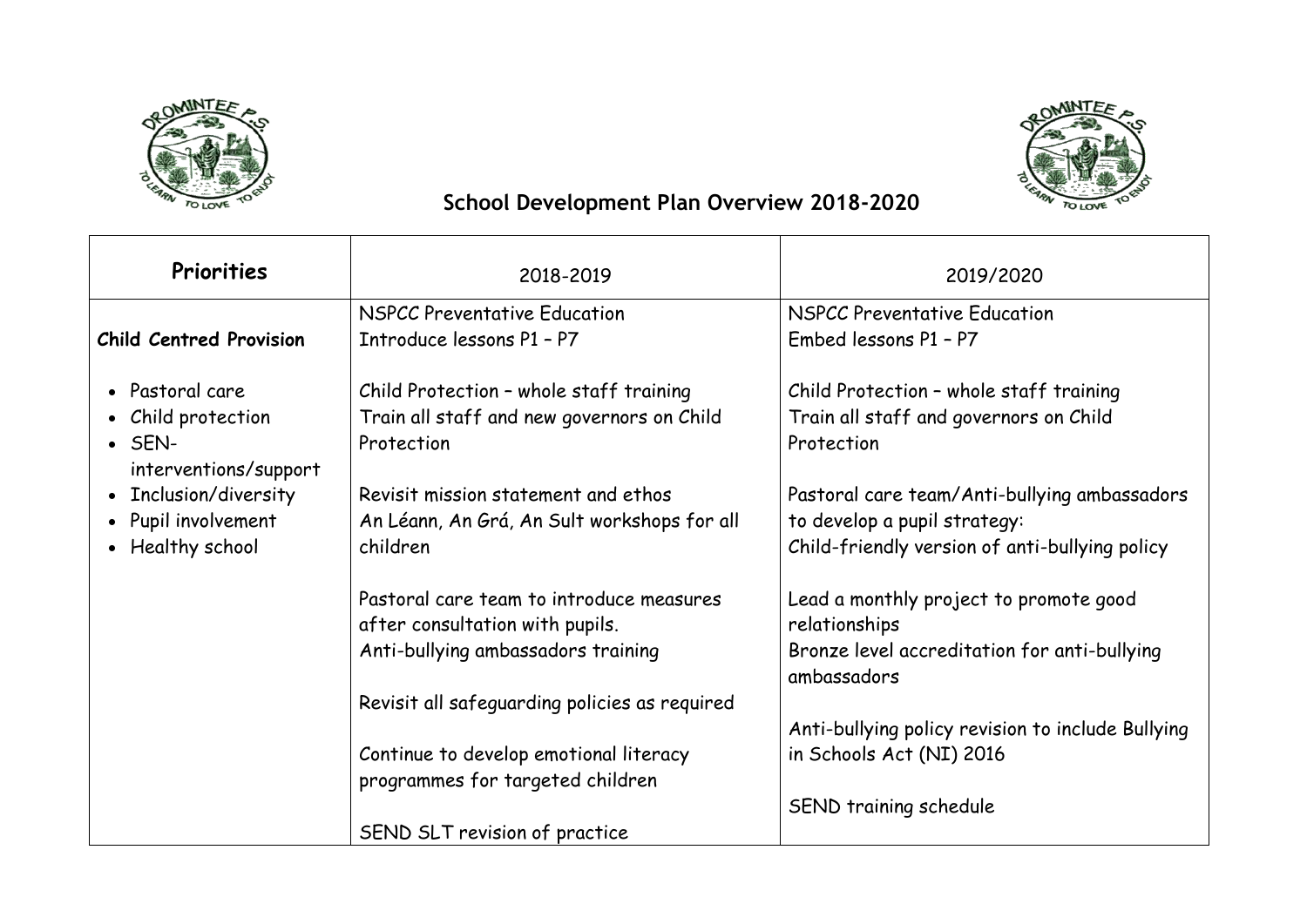| Healthy Eating programme - break time and<br>healthy lunchboxes - target P1                |                                                                                              |
|--------------------------------------------------------------------------------------------|----------------------------------------------------------------------------------------------|
| Burns Soccer 5 star package                                                                | Boost Better Breaks - consult with families<br>over healthy snacks                           |
| Eco Schools - establish status as a green flag<br>award bearing school                     | Physical literacy programmes to be integrated<br>throughout the school day and after-school. |
| Global Learning programme - eco council to<br>commence awareness-raising on global issues. | Eco council to develop projects which will build<br>on green flag status.                    |
| Establish a noticeboard for the pupils to<br>demonstrate their learning.                   | Eco council to develop global learning<br>strategies for P1-P7 to develop awareness          |

| <b>High Quality Teaching</b><br>and Learning                                | Mathletics programme launch and explore                                                                                                               | Mathletics programme - embed in practice              |
|-----------------------------------------------------------------------------|-------------------------------------------------------------------------------------------------------------------------------------------------------|-------------------------------------------------------|
| Curriculum provision<br>• Literacy and<br>Numeracy<br>Learning and Teaching | Embed growth mindset work into school life<br>and develop growth mindset work into the<br>community eq role models coming in to work<br>with children | Expand role models coming in to work with<br>children |
| strategies<br>Assessment/data                                               | Introduce intergenerational community reading<br>practices                                                                                            | Develop role of grandparents in the curriculum        |
| analysis/use                                                                |                                                                                                                                                       | Accelerated reading - review impact and               |
| • Self-evaluation -<br>teacher/whole school                                 | Launch accelerated reading programme - whole<br>school. Develop new reading practices and                                                             | implement recommendations                             |
|                                                                             | reading areas.                                                                                                                                        | Review materials available. Obtain new<br>resources.  |
|                                                                             | Whole school internal moderation of levels of<br>progression for ICT                                                                                  |                                                       |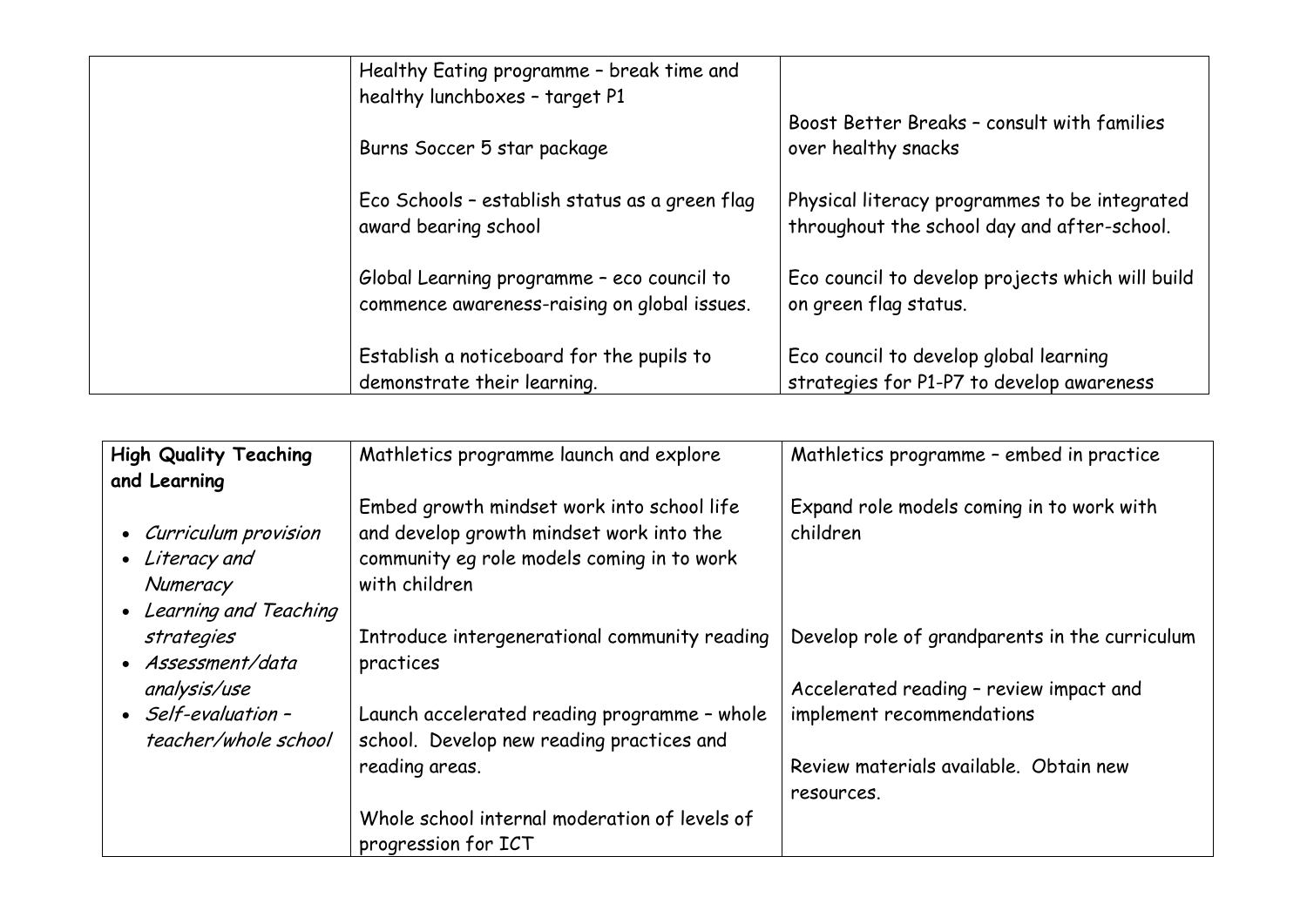|                                                                 | Share practice with other schools regarding<br>levels of progression in ICT.                                                | Whole school internal moderation of levels of<br>progression for ICT (CCEA pilot)                                                                            |
|-----------------------------------------------------------------|-----------------------------------------------------------------------------------------------------------------------------|--------------------------------------------------------------------------------------------------------------------------------------------------------------|
|                                                                 | Embed planning review -numeracy-<br>differentiation                                                                         | Share practice with other schools regarding<br>levels of progression in ICT.                                                                                 |
|                                                                 | G-suite training in google forms and<br>introduction into the classroom                                                     | Monitoring and evaluation - ensure the<br>schedule is shared and outcomes disseminated                                                                       |
|                                                                 | Share good practice in HQTL - peer lesson<br>planning and observation<br>Peer book assessment - collective book look        | Assess various underachievement strategies<br>from other schools                                                                                             |
|                                                                 | Focus on G L Assessment output data - set                                                                                   | Share good practice in HQTL - peer lesson<br>planning and observation                                                                                        |
|                                                                 | targets - alpha to omega, word-building<br>workshops, forward together, numeracy catch-                                     | Peer book assessment - collective book look                                                                                                                  |
|                                                                 | up, Izak 9 & numicon<br>ICT 360 <sup>©</sup> safe school self-review tool                                                   | Focus on G L Assessment output data - set<br>targets - alpha to omega, word-building<br>workshops, forward together, numeracy catch-<br>up, Izak 9 & numicon |
| <b>Effective Leadership</b><br>Effective school                 | Use 'Whole School' to self-evaluate and<br>$\bullet$<br>plan a route forward<br>Capacity build within staff to ensure all   | ISEF - effective practice<br>Review all coordinators duties<br>Ensure financial & budgetary concerns are                                                     |
| development plan<br>• Continuing<br>Professional<br>Development | feel competent and affirmed<br>Appoint assistant SENCO<br>Revise school development plan for<br>$\bullet$<br>2019-2022      | addressed<br>Review classes taught and teachers<br>experience                                                                                                |
| Curriculum leadership                                           | Effective use of additional adult support<br>Coordinators to present to Governors<br>ISEF - effective practice<br>$\bullet$ | Health and well-being staffing concerns<br>Emotional health and well-being policy                                                                            |